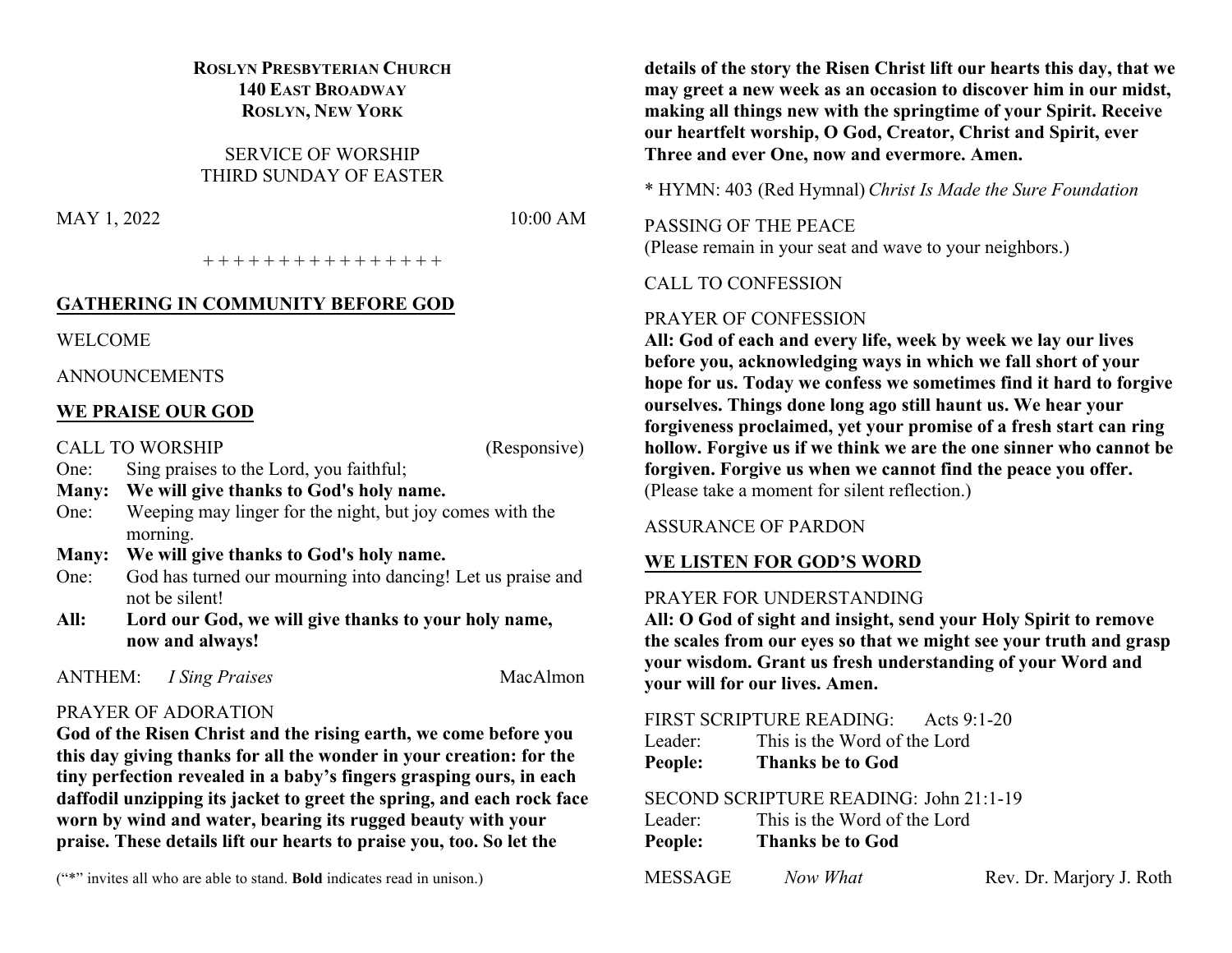### **CELEBRATION OF THE LORD'S SUPPER** (see insert)

\* HYMN: 514 (Blue Hymnal) *Let Us Talents and Tongues Employ*

# **WE RESPOND IN WORD AND DEED**

#### SHARING OF JOYS AND CONCERNS FOR PRAYER

# PRAYERS OF THANKSGIVING AND INTERCESSION (Response to *In your great mercy*: **Hear our prayers.)**

# OUR LORD'S PRAYER

\* HYMN: 369 (Blue Hymnal) *I'm Gonna Live So God Can Use Me*

CALL TO OFFERTORY (We are not passing the offertory plate; please leave your donation in the offering plate as you leave.)

# \* PRAYER OF DEDICATION

**Gracious God, You have given us life and furnished it with much beauty and blessing. In Christ you have given yourself to us. So we offer to you a portion of what we have received to share in the work of your kingdom. Use our energy and ability for your purposes for the sake of Jesus Christ, our Risen Lord. Amen.**

# \* DOXOLOGY

*Praise God, from whom all blessings flow; Praise him, all creatures here below; Praise him above, ye heavenly host; Praise Father, Son, and Holy Ghost. Amen.*

# CHARGE AND BLESSING

DISMISSAL *Go Now in Peace*

# POSTLUDE

# **THE WORSHIP IS OVER, LET THE SERVICE BEGIN**

Rev. Dr. Marjory J. Roth Pastor Dr. Natalie Naylor Clerk of Session Robert Gilmore Treasurer

Dr. Gary de Sesa Director, Ministry of Music

Kita de Sesa is our Soprano soloist.

The Flowers today are given to the glory of God and in memory of loved ones by the Barbara Wackenhut Foundation.

Refreshments Host today is Katie Zarghami.

# **ANNOUNCEMENTS**

#### **Important Dates**

Wed, May 4 10 AM Bible Study In Person at Church Mon, May 9 7 PM Bible Study via Zoom Tues, May 24 3 PM Session Meeting

### **PLEASE PRAY FOR**

| Dawn and John de Sesa |
|-----------------------|
| Rev. Stark Jones      |
| Emily & Dwight Dyer   |
| Rhonda Liss           |
| Sam Rizzo             |
| Anita Catalanello     |
| Jeff Lovering         |
| Edith Van Raalte      |
| Marie Idone           |
|                       |

Families of victims in Ukraine and all the Ukrainian refugees

All who are struggling due to the Coronavirus outbreak And those who are on the front lines helping

#### **First Reading**

**Acts 9:1-20 New Revised Standard Version (NRSV)**

Meanwhile Saul, still breathing threats and murder against the disciples of the Lord, went to the high priest  $2$  and asked him for letters to the synagogues at Damascus, so that if he found any who belonged to the Way, men or women, he might bring them bound to Jerusalem.<sup>3</sup> Now as he was going along and approaching Damascus, suddenly a light from heaven flashed around him. <sup>4</sup> He fell to the ground and heard a voice saying to him, "Saul, Saul, why do you persecute me?" <sup>5</sup> He asked, "Who are you, Lord?" The reply came, "I am Jesus, whom you are persecuting. <sup>6</sup> But get up and enter the city, and you will be told